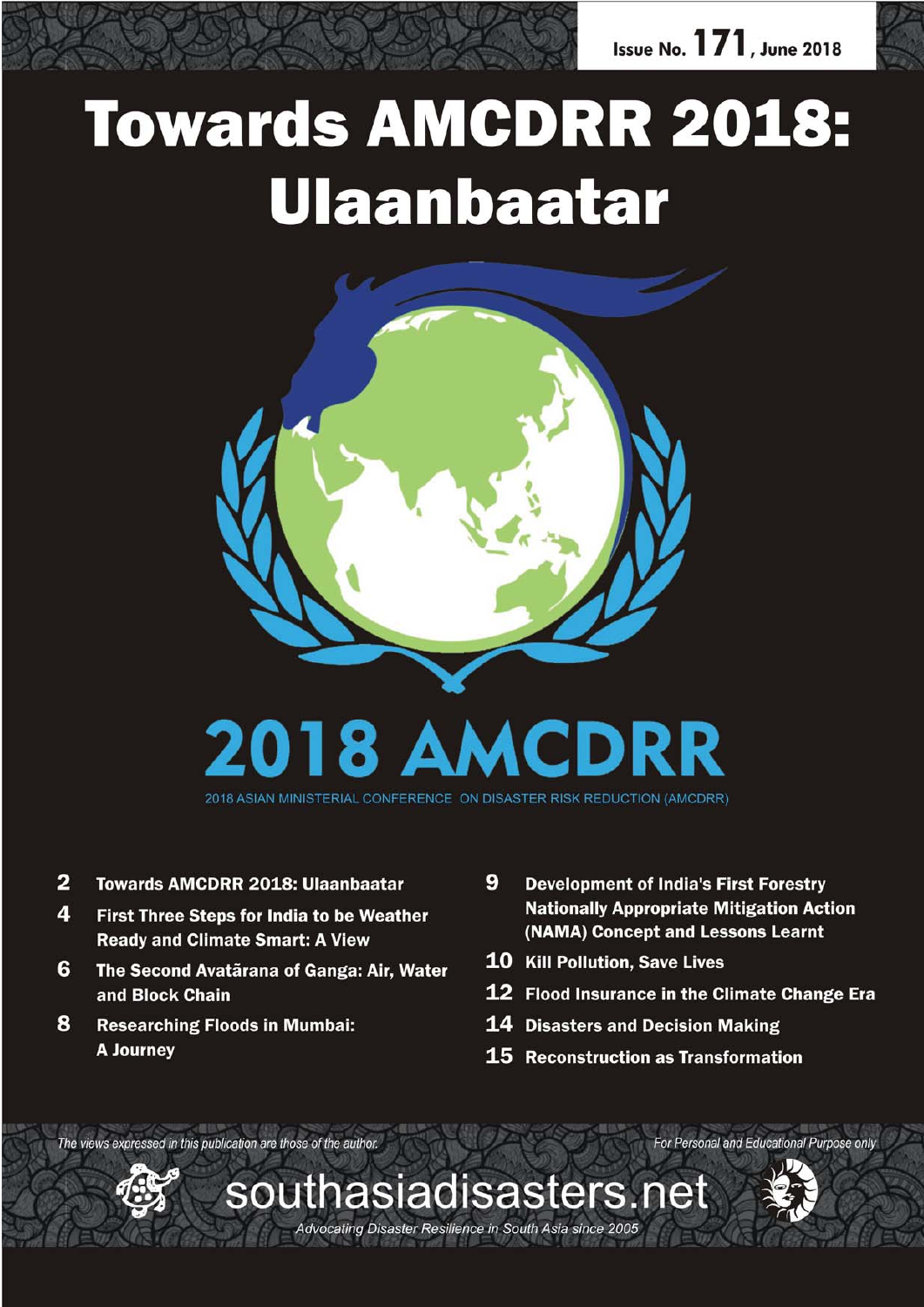### ABOUT THIS ISSUE

In recent decades, the Asia-Pacific<br>region has witnessed a remarkable region has witnessed a remarkable level of economic progress and is now home to some of the fastest growing economies in the world. However, this economic prosperity is often disrupted by repeated disasters. According to the UN Economic and Social Commission for Asia and the Pacific (ESCAP), the Asia-Pacific region remains the most disaster prone region of the world. As per the latest UN figures, between 1970-2016, disasters killed over 2 million people in this region while damaging assets to the tune of US\$ 1.3 trillion. Acknowledging the enhanced vulnerability of the region, the leaders of various Asian nations congregate biennially to strengthen regional cooperation and accelerate the implementation of various risk reduction frameworks. This biennial event is called the Asian Ministerial Conference on Disaster Risk Reduction (AMCDRR).

This issue of *Southasiadisasters.net* is titled "Towards AMCDRR 2018: Resilience at Ulaanbaatar" and focuses on the upcoming AMCDRR 2018 to be held in Ulaanbaatar, Mongolia. This issue spells out the different items that should be on the risk reduction agenda of Asian countries vis-à-vis the implementation of the Sendai Framework and the Asia Regional Plan. Since the AMCDRR also serves as a platform for regional cooperation among different Asian nations and stakeholders to collaborate on long-term risk reduction solutions, its leaders should primarily focus on addressing the underlying causes of much of the region's vulnerability.

Risk reduction themes as diverse as climate-smart DRR, urban flood mitigation, air pollution, universal flood protection, etc. have been discussed in detail in this issue. Addressing these themes at AMCDRR 2018 can help in achieving long-term positive DRR outcomes in Asia. **– Kshitij Gupta**

#### INTRODUCTION

## Towards AMCDRR 2018: Ulaanbaatar

The 2018 edition of the Asian Ministerial Conference on Disaster Risk Reduction (AMCDRR) to be held in Ulaanbaatar is poised to be a success, mainly because it builds on AMCDRR Delhi's success; draws from the past two year's concrete actions in and around Asian Regional Plan of UNISDR; and the seven thematic areas are effectively contextualised in Asian reality. The following aspects need to be underlined at AMCDRR 2018 to make it an even greater success?

#### One, Weather Ready to Climate Smart Asia.

Rapidly Asian governments are becoming weather-ready by improving individual national expertise and skills such as in Sri Lanka; institutional processes and structures as in Nepal; and bringing about enabling policies in creating, managing and using weather information such as in Cambodia. As a result, the communities and citizens in Asia are better aware of weather and related hazards, like floods, droughts, or cyclone. And this improvement will and must continue at an accelerated pace. One noteworthy example of such success is by Indian Metrological Department (IMD) and Climate, and Development Knowledge Network (CDKN) of UK with Natural Resource Defence Council (NRDC) of USA in turning heat wave information as an input to climate-smart decisions. Now the time has come to start thinking about making weather data used in making climate-smart decisions, decisions that help mitigate the impact of changing climate and help taking adaptation measures where they matter the most among the citizens.

#### Two, Reviving Rivers of Asia for Reducing Risk and Building Resilience.

Asia is a continent of rivers. Two of the greatest rivers of this world are in India and China and almost every country is linked to one or more river civilisation. These *"Lokmata"* or people's mothers, are on their way to difficult times by

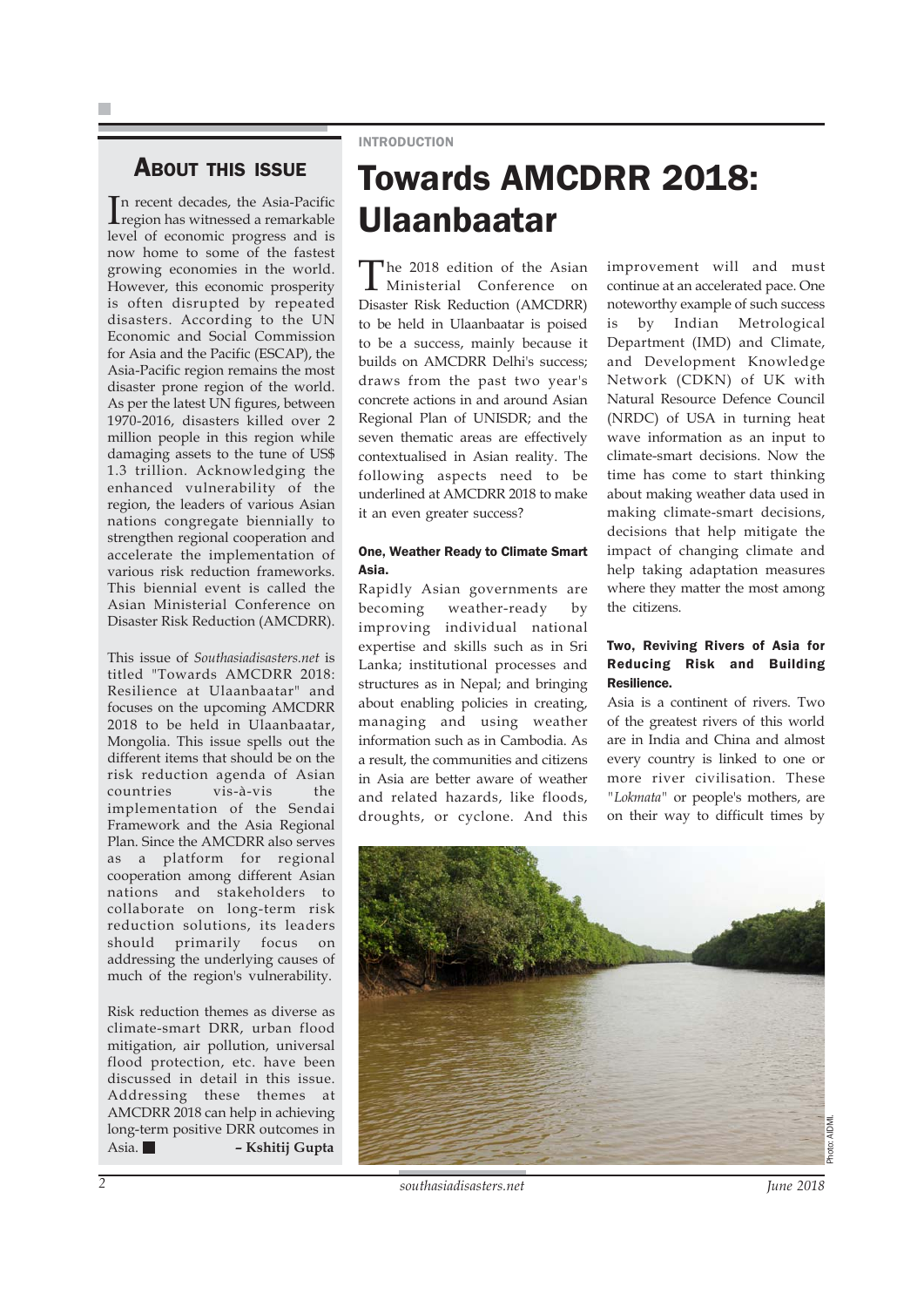flowing down of too much water in within months as well as too less water retained for the rest of the year. Rivers retained water. Now rivers flush down water. As a result, cities and settlements get flooded and in many cases, some settlements face droughts. An increasing number of areas in Asia face floods in the monsoon and droughts in the summer.

The time has come to take Asia wide initiative to turn rivers into ecosystem–based risk reduction and resilience building instrument. New thinking and ideas are required on this. Many initiatives are needed. Asian Development Bank (ADB) has done initial work though Jamuna-Meghna River Erosion Mitigation Project<sup>1</sup> in Bangladesh in South Asia and through Greater Mekong Subregion Economic Cooperation Program2 in the Mekong Delta in South East Asia. This experience is of high knowledge value to rest of Asia in implementing Asian Regional Plan for Disaster Risk Reduction in Asia for the coming decades.

#### Three: Better Flood Management in Asian Cities.

The cities of Asia have transformed into engines of economic growth. However, these cities are also exposed to the detrimental impacts of multiple natural hazards, most notably floods. Damage to these economic engines of Asia's economy are alarming. More and more cities face floods which adversely affects their economies. Ironically, many cities in Asia also face a severe water shortage that borders on a crisis. Cities are rushing towards "no-water days". This is a development paradox of Asia.

The national paradigm shift from relief centric approach to prevention and mitigation based holistic disaster management is now visible not only at national level in India, but also at subnational and local level. This shift has to be clearly reflected in cities that face floods. Aligning to National Disaster Management Plan 2016, states in India are devising Disaster Risk Reduction Roadmap focusing on monitoring and mitigation of floods.

Bihar was the first Indian state to do this followed by Andhra Pradesh. Rapid urbanisation, migration, illegal encroachment, lack of effective waste management systems are making low income communities more exposed and vulnerable to flash floods. Effective disaster management is crucial for urban planning and reducing risk for the urban poor in Asia.

#### Four, New Role of Asia Forestry.

Forestry in Asia has been both, a developmental agenda, as well as a climate change agenda. Forests are an indispensable asset to the local economy, society, and ecology. Forests offer income and assets to forest dwellers, many of whom, often, are tribal citizens. Indonesia has taken lead in REDD work with Dutch and FAO support<sup>3</sup>. Which is a source of information and analysis in making Asia's long coastline green and prosperous.

India's NDC assigns sectoral targets for efficient reduction in carbon emission. Low carbon economy is the goal. Ministry of Environment, Forest and Climate Change and GIZ India are jointly implementing an Indo– German Bilateral Cooperation Project of "Development and

Management of NAMAs (Nationally Appropriate Mitigation Action) in India4". Convergence at all levels and bottom-up approach are a must in NAMA, including in the forestry sector. NAMA should be based on country's developmental objectives where forestry must take a central place and be aligned with government policy of reducing emissions with more green cover. Forestry in Asia can be one of the most important ecosystem based risk reduction measure.

#### Five, Air Pollution Free Asia.

Though pollution is neither on disaster agenda nor on climate change agenda, it is forcing Asia to be on the agenda of both. Delhi in India is facing the seemingly unsurmountable challenge5. Ahmedabad in India has developed the first of its kind clean air plan with the support of Ahmedabad Municipal Corporation (AMC), Indian Institute of Public Health (IIPH) as well as with a wide range a CSOs<sup>6</sup>. In China, clean air in cities is becoming a reality.7 Many top-down as well as city level measures are being taken.

Traditionally ignored the poor, marginalized, women, children and elderly pay most of the cost of air pollution. The ambient air quality or industrial emission standards are inadequate, fragmented and poorly enforced. SDGs provides windows of opportunities to curtail pollution. AMCDRR 2018 can initiate robust and long-term programmes to protect health and lives of people in Asia with clean air for all.

Six, Universal Flood Insurance in Asia. Social realities are undergoing a dramatic change in Asia due to

<sup>1</sup> https://www.adb.org/documents/bangladesh-jamuna-meghna-river-erosion-mitigation-project

<sup>2</sup> https://www.adb.org/publications/greater-mekong-subregion-economic-cooperation-program-overview

<sup>3</sup> http://www.fao.org/redd/news/detail/en/c/1128542/

<sup>4</sup> https://www.giz.de/en/worldwide/29663.html

<sup>5</sup> https://www.vox.com/2018/5/8/17316978/india-pollution-levels-air-delhi

<sup>6</sup> https://www.nrdc.org/sites/default/files/ahmedabad\_air\_plan\_feb\_2017\_final\_pdf.pdf

<sup>7</sup> https://www.economist.com/the-economist-explains/2018/01/25/how-china-cut-its-air-pollution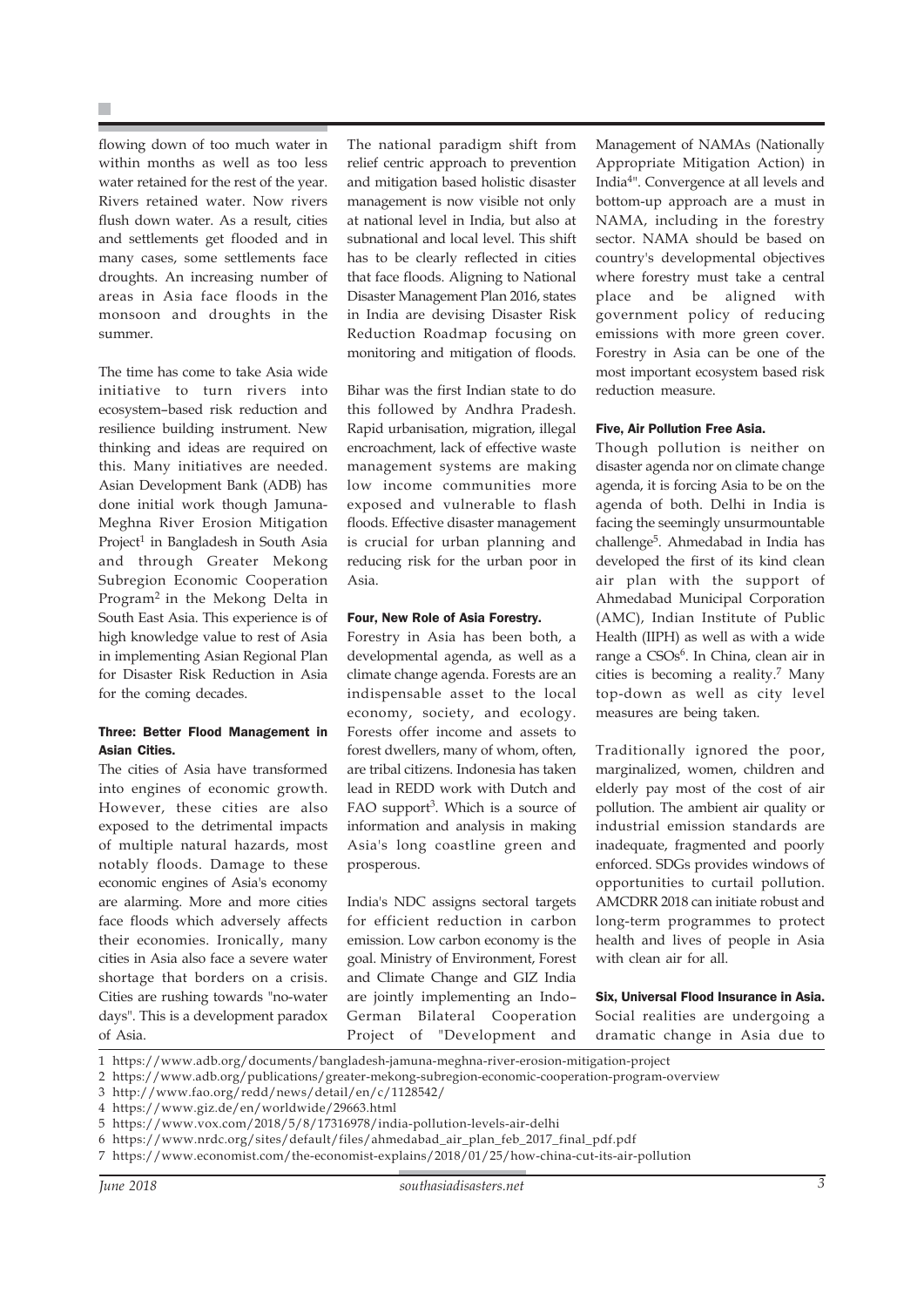changing gender roles. For instance, dwindling agricultural incomes have forced many rural menfolk to abandon agriculture and move to urban centres in pursuit of higher wages. This by default has increased the participation and decision making of women in crop production. Such changing social realities must be factored in planning and practice of DRR in Asia.

Floods pose a complex challenge in every location. Agriculture focused weather insurance schemes have emerged as a promising tool for financial loss. In India, for instance, the government is very active in promoting agricultural insurance under Pradhan Mantri Fasal Bima Yojana (PMFBY)<sup>8</sup>. Similar insurance initiatives are taken in many Asian countries. What is most required is adopting an affirmative approach to reach the vulnerable and investing additional resources to reach out to women farmers affected by floods.

Seven, Building Knowledge from Reconstruction of Asia after Disasters. Asia has rebuilt itself several times after suffering the ravages of many disasters. The reconstruction work, especially which followed major disasters like the 2004 Indian Ocean Tsunami and the 2015 Nepal Earthquake are notable for remarkable diversity and scale. Newer dimensions of this reconstruction process such as owner driven housing and women's

leadership in livelihood recovery need to be explored.

These new dimensions are rooted in local knowledge systems that reflect local realities. Without local knowledge, localisation cannot be possible. Duryog Nivaran, a South Asia wide network of individuals and institutions has recently produced South Asia Disaster Report 2016 titled "Are We Building Back Better"<sup>9</sup> that is most recent example of knowledge building in Asia. Similarly, ICIMOD is building knowledge on the Himalayas<sup>10</sup> and CDKN has built knowledge in the Asia Pacific around disaster risk reduction $11$  that is useful after and before a disaster.

The above areas need to be underlined to make Asian Ministerial Conference on Disaster Risk Reduction 2018 at Ulaanbaatar a greater success. **– Mihir R. Bhatt**

8 http://pmfby.gov.in/

#### CLIMATE SMART DRR

### First Three Steps for India to be Weather Ready and Climate Smart: A View

It is a well-known fact that climate<br>variability and weather extremes variability and weather extremes impact the safety and livelihoods of people. Hydro meteorological disasters constitute more than 80% of all natural disasters. During a disaster, the poor, elderly, women and children are the worst affected. Urbanization has added another dimension to this vulnerability. The spread of megacities means a greater concentration of people in urban centres exerting an enormous pressure on the distended urban resources. This indiscriminate urbanization has exposed greater number of people and assets to various climate and disaster risks.

In light of the enhancement of existing vulnerabilities and emergence of newer ones, all

institutional and operational mechanisms to manage the impacts of extreme events need to be weather-ready and climate smart. Aptly enough, the World Meteorological Organization (WMO) has selected 'Weather Ready, Climate Smart' as a theme for this year's WMO Day to generate awareness in society to be Weather Ready and become Climate Smart.

#### First Three Steps

An early warning system is a major element of Weather Ready initiatives. Early warning mechanisms involve real time monitoring of weather, timely dissemination of warnings and climate information to people likely to be affected by weather and climatic events and awareness

among people of actions to be taken. The first step in building resilience to extreme weather and climate events is the establishment of a robust network of observations. An extensive observation network over land, air and sea as well as out of space - is imperative to provide the data to support forecasting and early warnings for extreme weather and climate events.

The second step comes much earlier than the realization of disasters. In order to be weather ready, early warning mechanisms should also consist of a list of those people or communities who are at-risk from a particular hazard as well as a list of people who may be of assistance in relief operations in the event of a disaster. Similarly, effective early

<sup>9</sup> http://www.duryognivaran.org/images/Reports/sadr/SADR%202016\_v6.pdf 10 http://lib.icimod.org/record/33856

<sup>11</sup> https://cdkn.org/wp-content/uploads/2012/04/CDKN-Asia\_FINAL.pdf.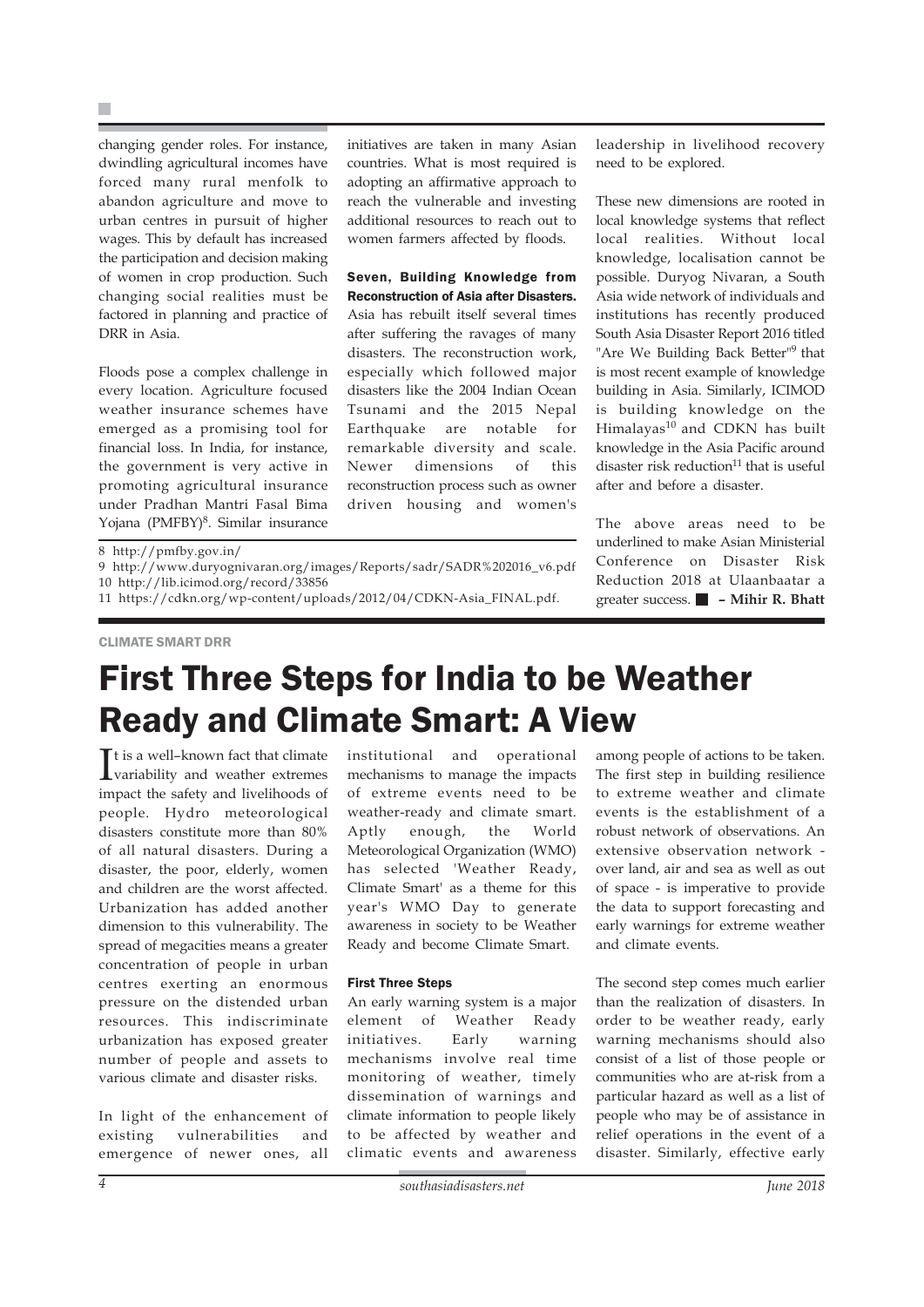

*Seminar on Weather Ready, Climate Smart attended by Dr Rajeevan, Secretary, Ministry of Earth Sciences, Shri Kamal Kishore Member NDMA, Dr K.J. Ramesh Director General of Meteorology, Dr Akhilesh Gupta, Advisor DSR and Dr Ajit Tyagi President, Indian Meteorological Society.*

warning should provide more understandable information to those that need to act on the warnings.

The third step to becoming weather ready is to ensure the participation of at-risk people and communities in the decision making process. Impact-based, multi-hazard early warning systems incorporate communities, political leadership, weather forecasters, disseminators of warnings, media, emergency response authorities, health facilities and recovery plans. By ensuring strong coordination among all relevant stakeholders, they are more effective and cost-efficient than stand-alone, single-hazard systems.

#### Climate–Smart

Developing climate services and increasing the number of professionals and students trained in meteorology and climatology is one step in creating *Climate–Smart* Societies. In developing and emerging countries, climate data are often of poor quality and do not meet the prerequisites for the provision of climate services for decision-makers.

Agriculture is one of the most climate-sensitive Areas. Droughts, slow onset climate events, have claimed millions of lives. Climate services and climate science form are important components of early warnings systems for famine. Agro climatologists provide outlooks to farmers on six to eight months ahead and with shorter lead times. This information is then used by farmers to decide what seeds to plant, when best to plant, whether irrigation will be required, when best to harvest and to make other important decisions.

Climate change and urbanization are leading to more water-stress and increasing the exposure of communities and assets to extreme hydrological events, such as floods and droughts. It is crucial to make early warning information and products available that can help minimize the loss of life and impact on economies. To do so, we need data on all water resources, in what quantity and quality, how variable they are, and how they will evolve in the foreseeable future.

Similarly, the incidence of malaria, dengue, asthma, heat stroke are related to rainfall, temperature, humidity and air quality. Advance information of these meteorological and environmental parameters is found to be of help in managing the incidence of these diseases.

Energy is another sector where climate information can play an important role in increasing efficiency and productivity by factoring weather based assessments of demand and supply. Climate information is essential for monitoring the success of efforts to reduce greenhouse gas emissions that contribute to climate change, as well as for promoting efforts to increase energy efficiency and to transition to a Carbon-Neutral Economy.

Weather Ready and Climate Smart initiative can thus help in Strengthening the Technical, Human and Institutional Capabilities for Sustainable Development, Disaster Risk Reduction and Climate Change Adaptation. **– Prof. Ajit Tyagi,** President, Indian Meteorological Society, New Delhi, India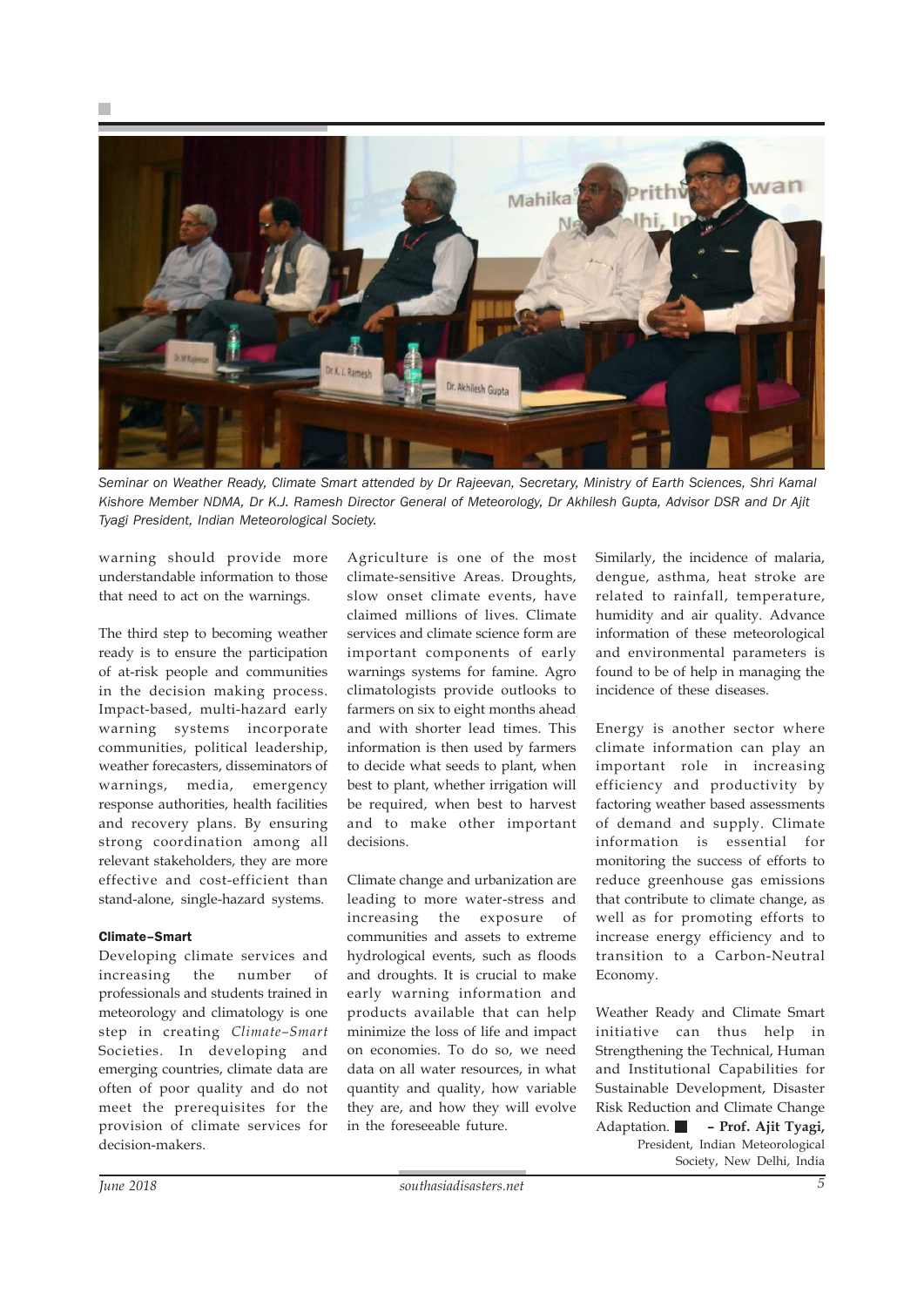DECISION MAKING FOR DRR

## The Second Avatãrana of Ganga: Air, Water and Block Chain

In Indian mythology, it is believed<br>
Ithat Ganga had descended from the that Ganga had descended from the heavens (an act known as *avatarana*) to save humans from a major calamity at the time. Ganga's rejuvenation plan is a fortuitous second coming; we may well call this the second *avatarana* of Ganga.

In this second coming Ganga not only is burdened with cleaning the water but also the air. While this may seem to be an insurmountable challenge, there is a silver lining to this dark cloud as the source of both unclean water and unclean air is the same. In fact most of India's problems can be tied to a single thread- the decision making methods and processes in Indian institutions.

#### **To proceed one must ask an ontological question, that is, what is 'decision making'?**

As a reader you may be a little surprised at this question, you may well think that is it not the correct forum for it. You are right, but

think again what are the two central aspects to the Ganga rejuvenation plan and what is the obstacle to them. Aviral Dhara (continuous flow) and Nirmal Dhara (unpolluted flow) are the central aspects of the Ganga rejuvenation plan; these aspects involve decision making involving multiple actors and disciplines and there is a complete lack of a decision making framework under the circumstances (involving multiple actors and disciplines). This is true for the air pollution problem as well, multiple states and multiple actors, a problem of 'coordinated' decision

making. We have added the word coordinated to specify the type of decision making with multiple institutions and actors. This is also in line with the ontological question we had asked earlier.

Therefore having set up a basis to discuss what is coordinated 'decision making' in multiple actors situations it is opportune to delve into it.

### **There are three types of Decision Making paradigms suitable to our discussions on multiple actors seeking to coordinate and they are:**

**1. Precautionary Principle:** more a principle than a process; this is used specially in the realms of global governance. Climate Change is an issue where this is actively used. The principle is used to decide that only those economic activities be allowed which will not put the global ecological system into jeopardy otherwise humanity as we know may not exist in future.



- **2. Robust Decision Making:** These are decision making processes that cull out long term viable solutions from multiple angles involving multiple actors and disciplines. Decision making in National and sub-national governance issues will fall in this category. River basin and air quality management mostly will come here.
- **3. Optimal Decision Making:** These processes are mostly at departmental or firm levels. The internal rate of return (IRR) are tools used here. Projects are evaluated using the processes and tools in this space.

#### **What are the roles of these decision making processes in river basin or air quality management:**

We have written that river basin/ air quality management is mostly about robust decision making, 'mostly' because it does involve the other two decision processes as well.

**1. Precautionary Principle** will forbid us from doing too many man-made interventions in the basin or to disrupt the flow completely as the ecological system may change which may lead to heavy harm for the community dependant on the river system. Using this principle banning diesel vehicles is a good outcome and diesel exhaust is a category one carcinogen.

> **2. Robust decision making:** the most important decisionmaking aspect/process for river basin/air quality management. This is where options will be developed which are Pareto optimal. For instance making the river pollutant less will

*6 southasiadisasters.net June 2018*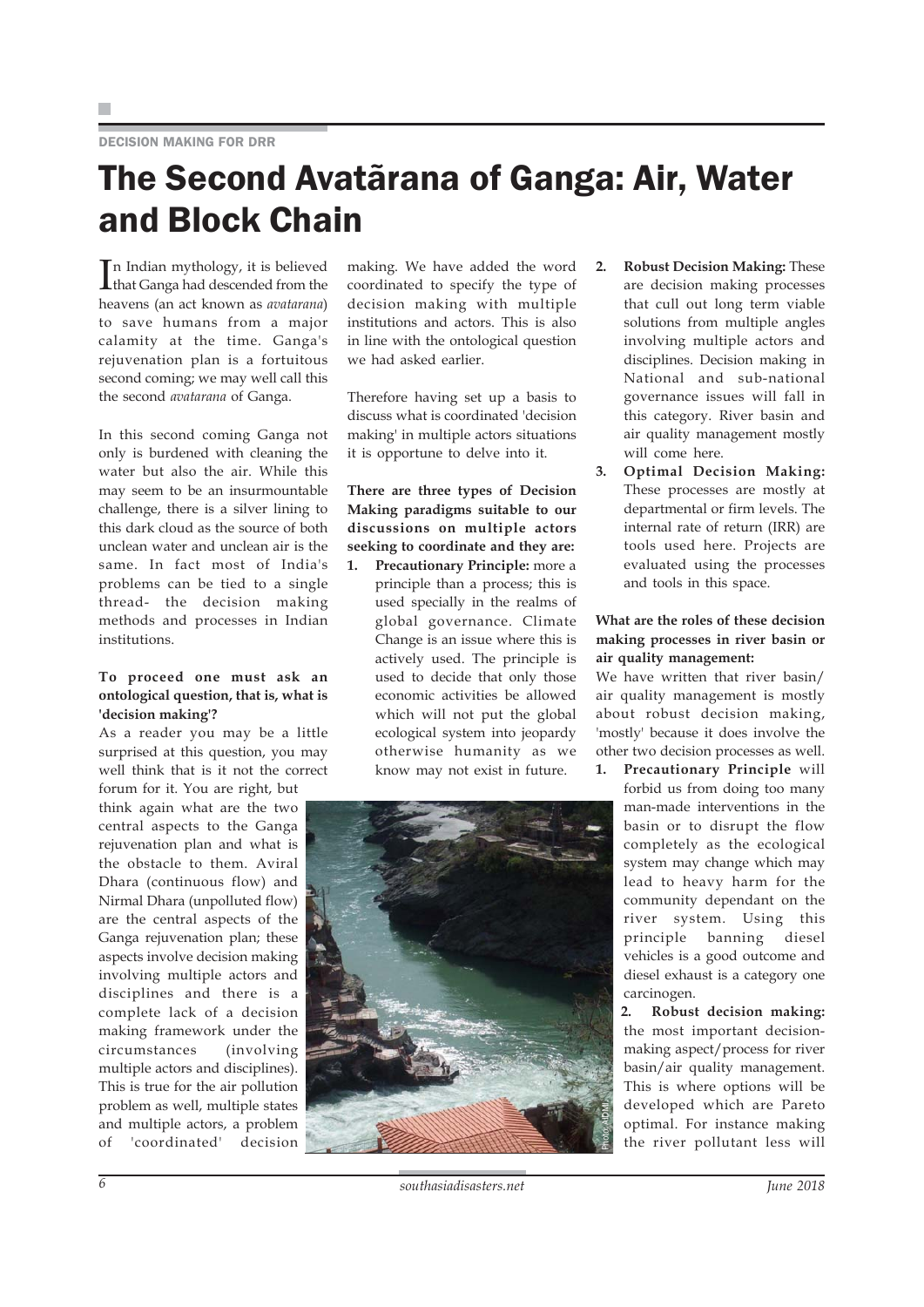involve changes in the processes in industry, agriculture and even municipalities. Creating an option which cleans the river without much adversity to agriculture, industry and urban life is a challenge. It is surprising that there are several win-win situations when we create a framework for robust decision making. One such framework is 3i - 'Inform Inspire Implement'. 3i is explained below.

- **3. Optimal decision** making will be used by firms and departments mostly in structuring PPPs, the modern hybrid PPPs used for sewage management is a result of innovation in this sphere.
- **3i. 'Inform Inspire Implement': a framework for coordinated decision making among multiple actors and/or institutions:** Decision making tools or processes in optimal decision making paradigms are well known. Most of them are tuned to the concept of time value of money and maximize returns on investments. In the paradigm of robust decision making, tools are not well known or even understood correctly. This is possibly the weakest link for river basin/air quality management in India as well. It is appropriate therefore to expand on this with an example of a tool/framework in robust decision making. The framework we are zeroing in on is - 3i or the 'Inform Inspire Implement' framework as we call it in Resilience Relations.

A river basin/air quality management institution or authority can use the 3i process to address a problem in three phases: (1) an information- gathering phase, (2) an inventory of solutions/options formation phase and (3) an implementation phase. In this way, the authority can maintain up to date data on specific relevant risks, can work with the various people and can bring in international, national or local thought leaders to develop tailored and robust strategies for river basin management. Moreover, the authority can use 3i to build a team of people who can execute and monitor projects on the ground with the help of national and international expertise.

There are various sub processes and attributes in 3i, but there is one attribute worth highlighting here. In 3i, there is a separation between information gathering to implementation phase, with something we call the inspire stage. This is where decision making becomes truly inclusive and robust. In the inspire stage we are aware of the various information sets from various actors, and given that to every identified issue or problem the inspire phase culls out a set of solutions or plausible options. These options will be circulated around various relevant stakeholders, and only when there is a sizeable agreement or near consensus will a selected option be implemented. Finally, what 3i does is that it channels information flows between various actors efficiently, which paves way for effective decision making and implementation of solutions which are environmentally valid, financially feasible, culturally suitable and socially acceptable.

Now for some good news, 3i is being implemented for the last several years by the authors and a start-up called Resilience Relations using offline methods engulfed conceptually by a multi-stakeholder ontological approach using 3i and named as Resilience Centres. Each Resilience Centre takes ownership or jurisdiction (for the want of a better world) of a neighbourhood in an urban location to instil social and

ecological resilience to the neighbourhood community. Functional prototypes are available or being made available continuously even as this article is being written across Delhi NCR and few other cities.

To enhance the performance of the Resilience Centres – the entire 3i approach is available online via a mobile application called Seen Ab; whose working is based on User Experience and follows a iterated and multi-stakeholder design approach. Ultimately each Resilience Centre, and the online platform, Seen Ab is essentially a platform for robust decision making which calls for distributed and decentralized institutions. Networks using Block chain (which is a continuously growing list of records, called blocks, which are linked and secured using cryptography) also have a similar motivation. Resilience centres an d Seen Ab will be entertained with the block chain concept with a platform called "Ganesh". A white paper on "Ganesh" is now available.

In this article we have asked an ontological question and have only so slightly articulated a framework to asses a part of our own question. In the end, we would like to sum up by saying that while there is enough scientific knowledge, there is a need for knowledge in institutional processes including decision making processes. We would like to take this opportunity to advocate that all relevant personnel entrusted with decision making in the Ganga basin be appraised of the decision making paradigms and thereby policy makers and other crucial stake holders take robust decisions; and make the second *avatarana* of the Ganga timeless.

**– Dr. Seema Sharma,** Assistant Professor, University of Delhi *and* **Mr. Arnab Bose,** O.P. Jindal Global University; both are members of Resilience Centre Global Network, NCR of Delhi, India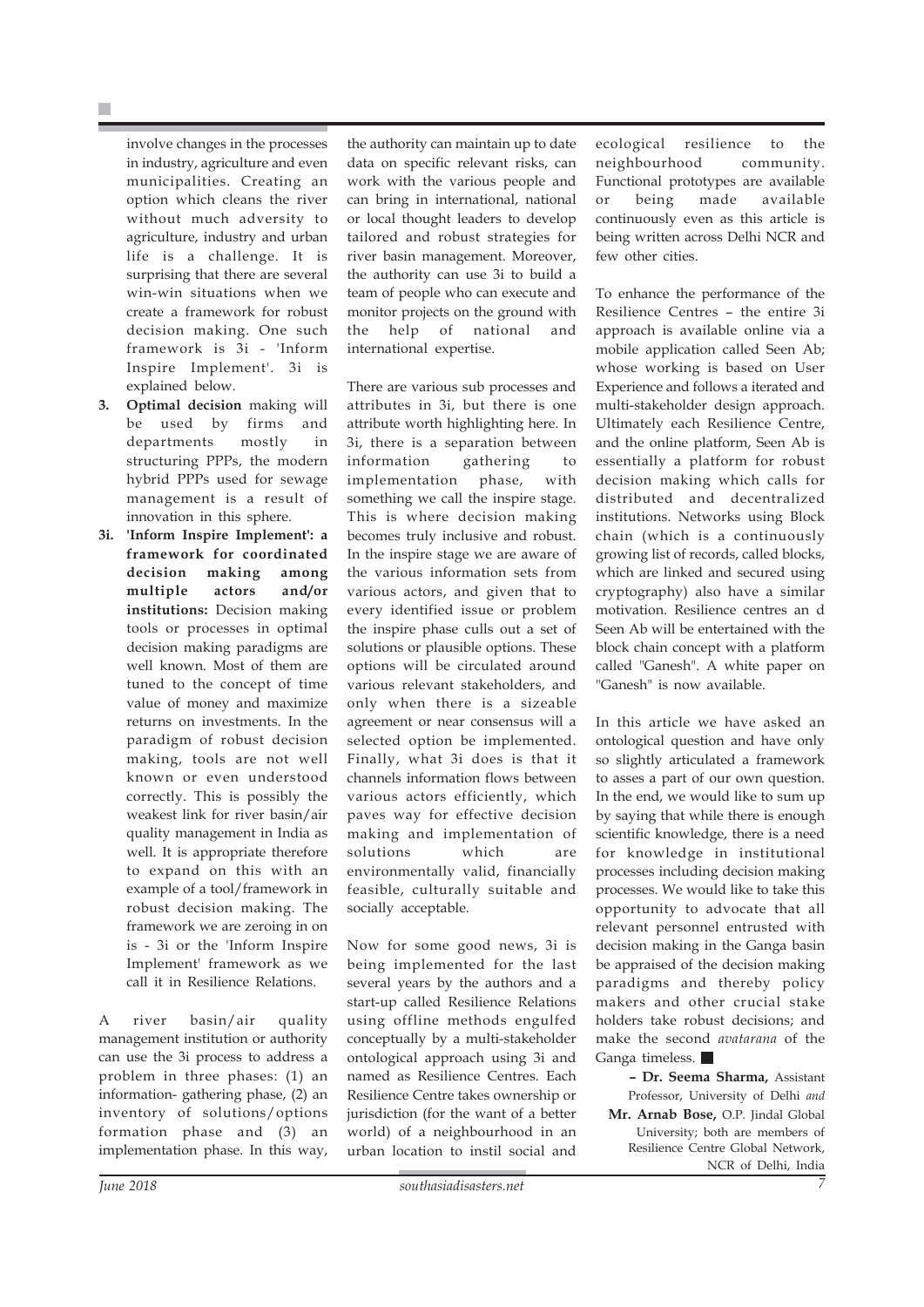#### RESEARCH AND DRR

## Researching Floods in Mumbai: A Journey

Travelling to India for a research stay has been substantial for the Bachelor thesis considering the subject being dealt with. Developing itself over two months, the research now aims to analyze the implementation of the Disaster Management Act and Policy in terms of mitigation, as well as implemented flood mitigation measures and focuses herby on Mumbai – a metropolitan city that continues to grow while its population remains vulnerable during intense rainfall events.

From the satellite perspective, it is challenging to analyze the dynamics of disaster management in India. Yet, through discussions with different stakeholders actively working in the field of disaster management such as governmental actors, NGOs, experts and scholars, my understanding of the subject has changed immensely.

The project Foundations of the *Europe-India Strategic Partnership* of the Institute of Political and Social Studies at the University of Wuerzburg (Germany) cooperating with the Jawaharlal Nehru University (New Delhi) under the DAAD funded *Indo-German Partnership* has made this selforganized research stay possible in the first place. Starting in mid-February 2018, multiple background interviews in New Delhi, Dehradun, Chandigarh, Ahmedabad and Mumbai were conducted with the approach of looking at the implementation of national disaster management plans regarding floods. Hereby, every discussion gave new insights in practices of disaster management as well as difficulties in implementing disaster management plans, and contributed to the further development of the research questions.



India is a multi–hazard prone country, in which eight percent of the area is susceptible to floods. The research is looking at those flood events, as they are likely to occur every year during the monsoon seasons. The annual risk of people living in the flood prone areas in India has been the initial motivation to look at governmental actions regarding mitigation measures. Population growth, rapid urbanization, illegal encroachments and the lack of an efficient waste management system further expose the vulnerable population in urban areas. Additionally, the national paradigm shift from a relief-centric approach to prevention–mitigation– based holistic disaster management, established by means of the Disaster Management Act 2005 and Policy 2009, gives rise to the question if policies and mitigation measures in accordance with the paradigm shift can be observed at the different levels of the multi-tiered disaster management system in India.

Following the background interviews and discussions during the research stay, the thesis provisionally will be guided by two main research questions: To what<br>extent have the Disaster extent have the Disaster Management Act and National Policy been applied to the state of Maharashtra and the districts of Mumbai City and Suburbs in terms

of mitigation? What flood mitigation strategies have been implemented in Mumbai following the 2005 deluge; to what extent and how effective are those?

Whilst analyzing the disaster governance in Mumbai and difficulties in implementing mitigation measures, the thesis will also address related issues of urban planning. It remains crucial for an efficient disaster governance in Mumbai to better coordinate the responsibilities of the different stakeholders especially the community and strengthen institutional linkages.

The research stay would not have been possible without the kind support of various experts, scholars, NGOs and governmental actors in Delhi, Ahmedabad and Mumbai. I wish to thank all the discussion partners, enriching this research with their first-hand experience and recommendations for literature and further contacts. Among those the All India Disaster Mitigation Institute (AIDMI), the Special Centre for Disaster Research at Jawaharlal Nehru University, Divya Sharma of Oxford Policy Management, Prof. Parthasarathy of IIT Bombay, and United Way Mumbai.

**– Johanna Roll,** Bachelors Student, University of Wuerzburg, Political and Social Studies and Geography, Germany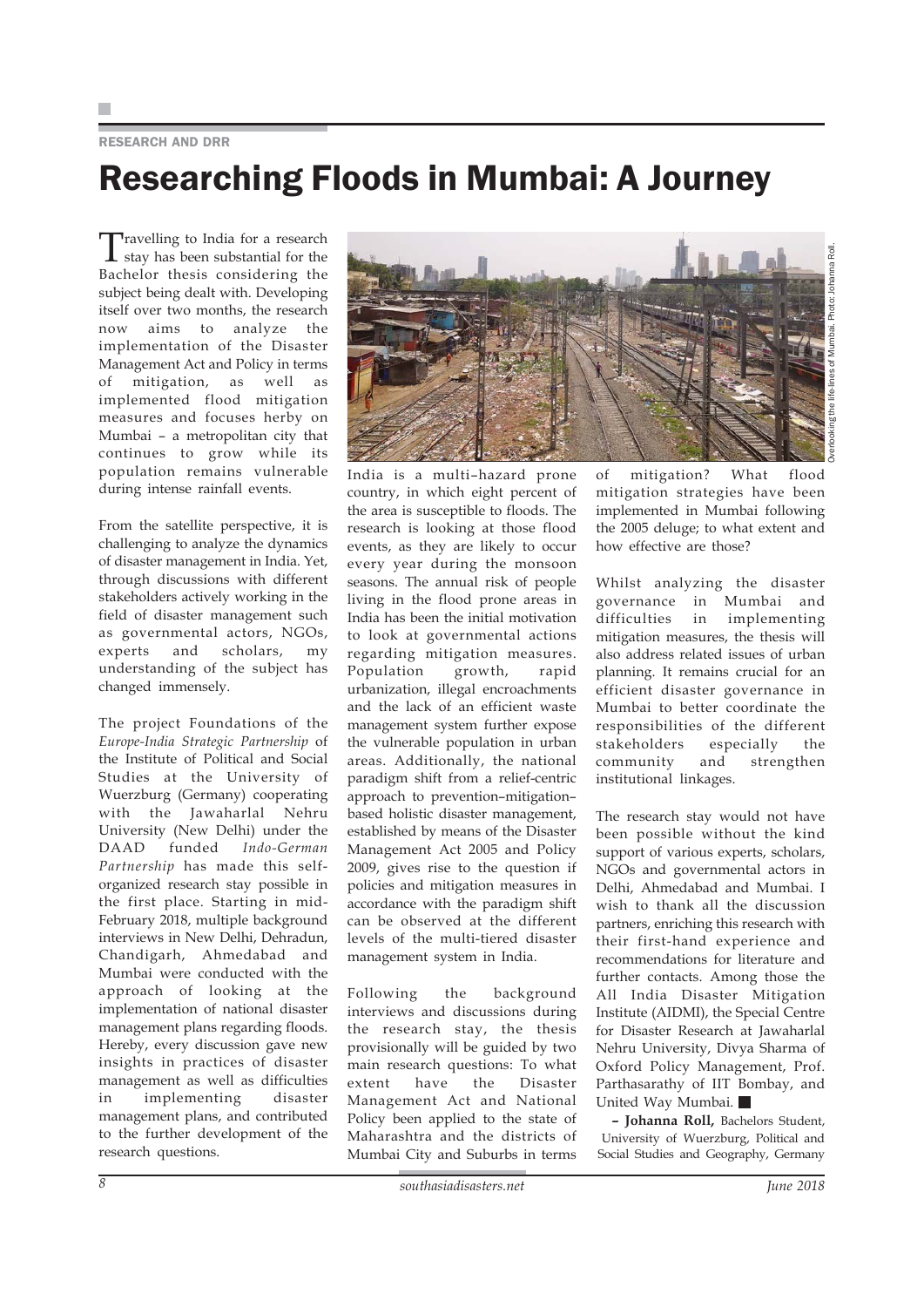# Development of India's First Forestry Nationally Appropriate Mitigation Action (NAMA) Concept and Lessons Learnt

The concept of Nationally Appropriate Mitigation Actions (NAMAs) emerged during the negotiations at the United Nations Framework Convention on Climate Change (UNFCCC) at COP 13 (2007) in Bali. It refers to any voluntary action that reduces emissions in developing countries and focusses on national appropriateness, thus providing agency to national governments to develop mitigation actions within the broad ambit of their development goals. NAMAs thereby, do not attempt to impose a one-size-fits-all solution, but take advantage of national-led initiatives tailored to each country's specific needs and capabilities. Ministry of Environment, Forest and Climate Change and GIZ-India is jointly implementing an Indo–German bilateral cooperation project 'Development and Management of NAMAs in India<sup>1</sup>' with a focus to

develop bankable, MRV-able and financially feasible NAMAs in the sectors of Waste and Forestry.

India's Nationally Determined Contributions, $2$  as a part of the Paris Agreement, assigns a sectoral target of creating 'an additional carbon sink of 2.5 to 3 billion tonnes of  $CO<sub>2</sub>$ through additional forest and tree cover by 2030'. This indicates the key role that the forestry sector is expected to play in responding to climate change nationally. The NAMAs is one such measure which can help countries realise the vision enshrined in their NDCs<sup>3</sup>. A rigorous feasibility study was undertaken by GIZ India for the MoEFCC with the objective of exploring possibilities of developing NAMAs in the forestry sector in India by examining existing forest policies, programmes and projects in India that could be

registered as domestic or supported NAMAs. Overall, the study followed a consultative approach for short listing the NAMA options, with an effort to include both top-down policy design considerations and bottom-up implementation considerations. In India, more than 200 million people are extracting fuelwood from forests annually (FSI 2011), making unsustainable fuelwood extraction a key driver of deforestation and forest degradation in the country. Taking cognizance of this, the focus of India's first NAMA in the forestry sector is on "Reducing Forest Degradation and Deforestation in Assam through Sustainable Fuelwood Management".

The decision was made whilst keeping in mind India's NDC commitment, which identifies "reduction in consumption of wood/ biomass as fuel" as a means to achieve its forestry sector goal (MoEFCC, 2015). The state of Assam was chosen as the first state to develop and implement this NAMA based on a multi-criteria assessment comparing all Indian states and union territories on factors such as fuelwood dependent population, number of people extracting fuelwood from forests, forest cover, fuelwood supply-demand gap, and area under open forests. As per the Census 2011, 72% of Assam's households, i.e. nearly 4.6 million in number, are dependent on fuelwood



Communication campaign on clean cooking solutions in tea estates of for meeting their cooking energy *Assam.*

1 https://www.giz.de/en/worldwide/29663.html

2 http://www4.unfccc.int/ndcregistry/PublishedDocuments/India%20First/INDIA%20INDC%20TO%20UNFCCC.pdf 3 http://unfccc.int/files/focus/mitigation/application/pdf/nama\_design\_guidance\_2016.pdf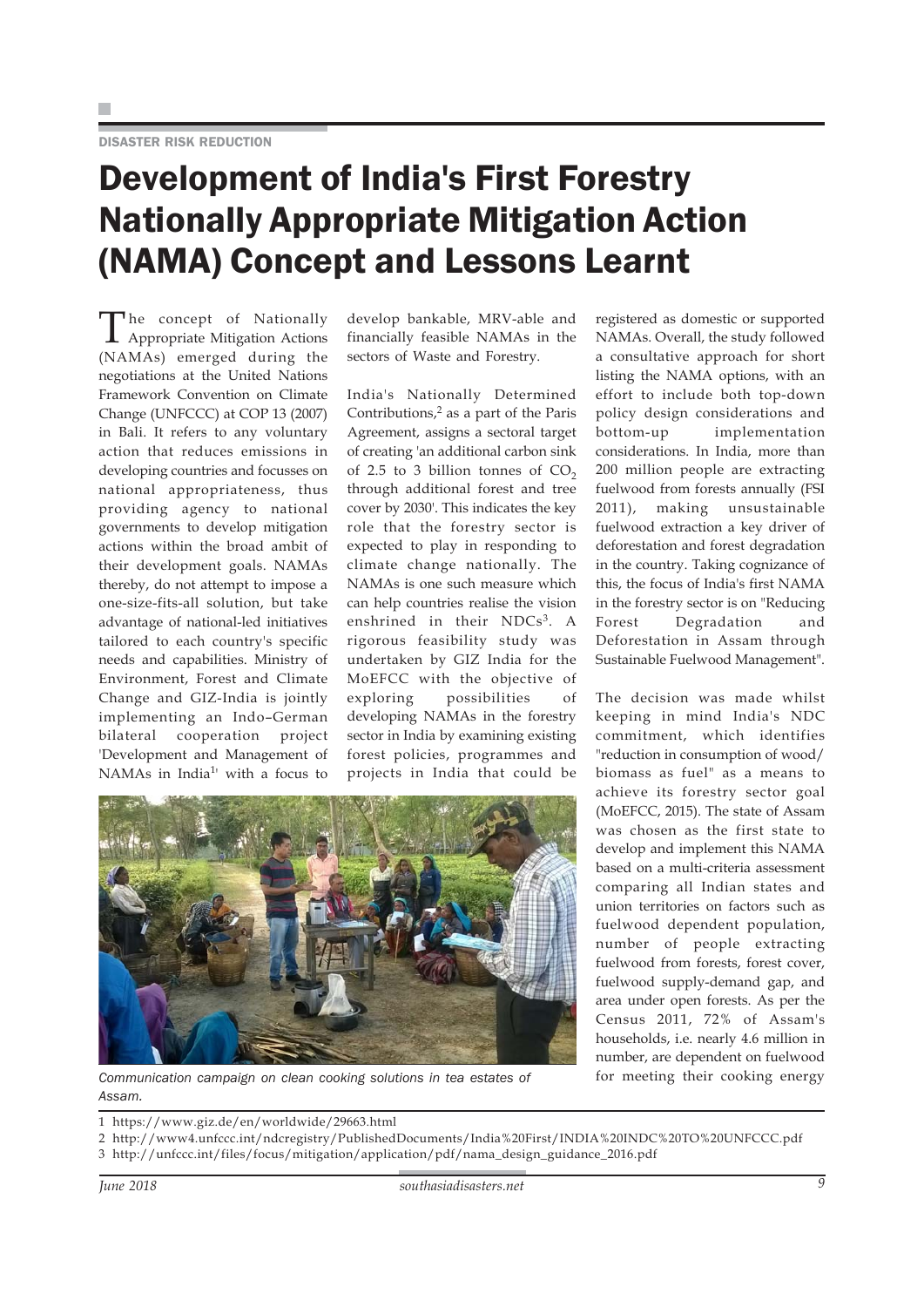requirements. This dependence leads to several negative impacts on human well-being and natural ecosystems in the state.

GIZ will be piloting the concept in two districts of Assam namely Nagaon and Sonitpur from 2018-2020 and reduce emissions from the resultant reduced deforestation, forest degradation and increased use of clean cooking technologies primarily in two consumer groups viz. Tea Estates and Forest Villages. Financing approaches will be identified and tailored communication tools to increase uptake of the clean cooking technologies will be developed. Convergence from various programmes like MGNREGA, Green India Mission, National

Afforestation Programme, Pradhan Mantri Ujjawala Yojana, etc. will be leveraged.

#### **The key lessons learnt in the process of NAMA development are as below:**

- 1. NAMAs should be based on the country's developmental objectives or aligned to government policies.
- 2. NAMA should co-founded on sustainable development cobenefits.
- 3. Detailed analysis of the sector should be carried out to identify the most feasible option/'noregrets' options.
- 4. Development of NAMAs should follow a consultative approach with diverse groups of stakeholders and have the

necessary buy-in from the government at various levels.

- 5. Financial engineering/business models are key to attract investors, overcome financial barriers, leverage different kinds and forms of financing.
- 6. Well-developed MRV structures/concepts to attract international and private sector financing.

It can be comfortably concluded that NAMAs seeking international support needs to be transformational in nature and be founded on national development objectives with good MRV systems in place.

**– Ashish Chaturvedi,** Director, and **Kundan Burnwal,** Technical Advisor, GIZ India, New Delhi, India

#### URBAN RISK REDUCTION

### Kill Pollution, Save Lives

A NEWLY published report by<br>the Lancet Commission has identified pollution as the biggest environmental cause of disease and premature death in the world. The report claims that almost 22 percent of premature deaths in Pakistan are attributable to pollution-and this comes to about 300,000 deaths annually. This is more than the deaths caused by road accidents in the country, or three times the combined toll of tuberculosis, malaria and AIDS. These are stunning findings and have caused a global stir.

A 2014 World Bank study, in a similar vein, pointed out that more than 22,600 deaths per year are directly or indirectly attributable to ambient air pollution in Pakistan. "Outdoor air pollution alone causes more than 80,000 hospital admissions per year, nearly 8,000 cases of chronic bronchitis and almost five million cases of lower respiratory" problems among children under five.

The urban air pollution levels in Pakistan are amongst the world's highest, and intensely damaging for human health and quality of life. Pakistan is the most urbanised country in the South Asian region and the direct and indirect costs to our urban, peri-urban and rural standard of life are accelerating. This is degrading our environment, and eroding our economic growth rate. The pollution in low-middle-income countries like Pakistan is estimated to cost 2% of GDP and almost 7% of health spending.

The urban air pollution levels in Pakistan are amongst the world's highest.

To make things worse, most of this cost is borne by the poor.

Marginalised groups, particularly women, children and the elderly, get disproportionately affected. Yet, the commission's economic analysis does not include the information about the cost of environmental damage caused by pollution, nor does it fully address the challenges and opportunities offered by climate change to address the root causes of pollution.

Despite adverse effects on human health, the pollution issue has traditionally been ignored by the policymaking community in Pakistan. National and provincial assemblies have not enacted any significant legislation to curtail pollution. The manifestos and platforms of political parties are silent about air pollution, industrial emissions, use of chemicals, or technology or fuel import standards. The ambient air quality or industrial emissions standards are inadequate,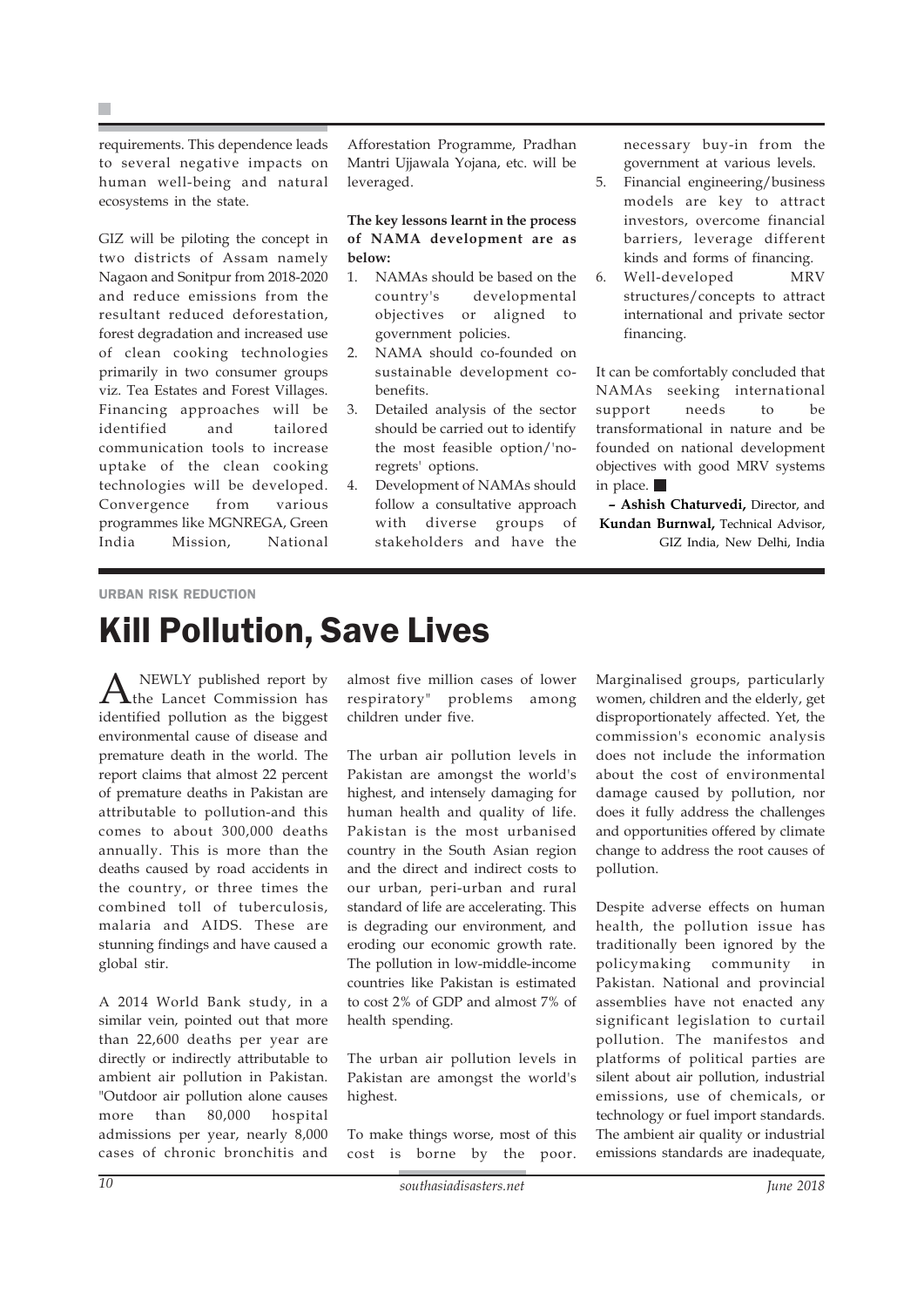fragmented and poorly enforced. The capacity of environment protection departments in the provinces has evaporated over the years despite the 18th Amendment that devolved greater environmental responsibilities to them. Their budgets are negligible and enforcement capacities questionable.

Pakistan has the highest greenhouse gas emissions intensity in South Asia-more than India. We emit more GHG emissions per unit of GDP than any other country in the South Asian region. This structural inefficiency adds to the cost of doing business as well as to the national health bill.

Worse, Pakistan's overall trends indicate a steady increase in emissions per unit of economic output over the past few decades. This is expected to further accelerate owing to rapid increase in population, the growing number of mega and intermediate cities, inadequate public transportation and the absence of mass transit systems,

heavy reliance on fossil fuels and recent investments in coal-fired power plants. According to the Nationally Determined Contributions (NDCs) document that the federal government submitted to UNFCC Secretariat in 2015, the emissions are projected to more than double during the next decade. If the present trajectory of business as usual (BAU) continues, Pakistan, according to the NDC, will need \$40 billion to offset these increases.

Add to this the institutional complexity and their standard practice of working in silos. The regulatory agencies and research groups that focus on agendas for environmental health and pollution control operate in two distinct domains. Key sources of pollution-health nexus-air,

water, soil, industry and chemicalsare regulated by different national and provincial agencies. This often results in competing policies, interests and fragmented understanding of the full scale of pollution and its share in the national burden of disease. The Lancet Commission report has provided a unique opportunity to our national, provincial and city governments to give deeper thought to how best to change this state of affairs.

Going forward, our commitment to Agenda 2030, also known as the Sustainable Development Goals (SDGs), provides a window of opportunity to curtail pollution over the next 15 years. Robust and longterm programmes to protect the health and lives of people through national pollution-control programmes are needed at the federal and provincial levels. The prime minister needs to set up an inter-ministerial commission to design and deliver Pakistan's



"Despite its far-reaching effects on health, the economy, and the environment, pollution has been neglected in the international assistance and the global health agendas.

#### A Commission by The Lancet

https://www.thelancet.com/commissions/pollution-andhealth?dgcid=facebook\_social\_pollutioncomm17&sf105303832=1&code=lancet-site

pollution management programme. A series of targeted, well-integrated interventions should reach out to millions of Pakistanis through pollution-monitoring networks in the provinces, a consolidated regulatory framework for pollution control and using command-andcontrol measures that include ambient air standards, emissions standards and technology standards. For this to happen, the government must:

a) link air quality to health indicators by focusing on reducing pollutants linked to higher morbidity and mortality, particularly fine particulate matter, sulphur dioxide and lead content that are several times higher than WHO air quality guidelines; and b) link with cleaner production by focusing in particular on such industries as cement, fertiliser, sugar, steel and power plants, and on brick kilns, plastic moulding, and other waste-burning industries.

> Curtailing pollution is essential for meeting the following SDGs: SDG-1 (poverty alleviation), SDG-3 (improving health), SDG-6 (access to clean water and sanitation), SDG-10 (promoting social justice), SDG-11 (building sustainable cities and communities), SDG-13 (climate change) and SDG-14 and 15 (protecting land and water). Their successful implementation will help curtail pollution that disproportionately kills the poor and vulnerable. Pollution control can benefit greatly from efforts to decarbonise economic development and mainstream renewable energy to slow the pace of climate change in Pakistan.

> > **– Ali Tauqeer Sheikh,** CEO, LEAD Pakistan, Islamabad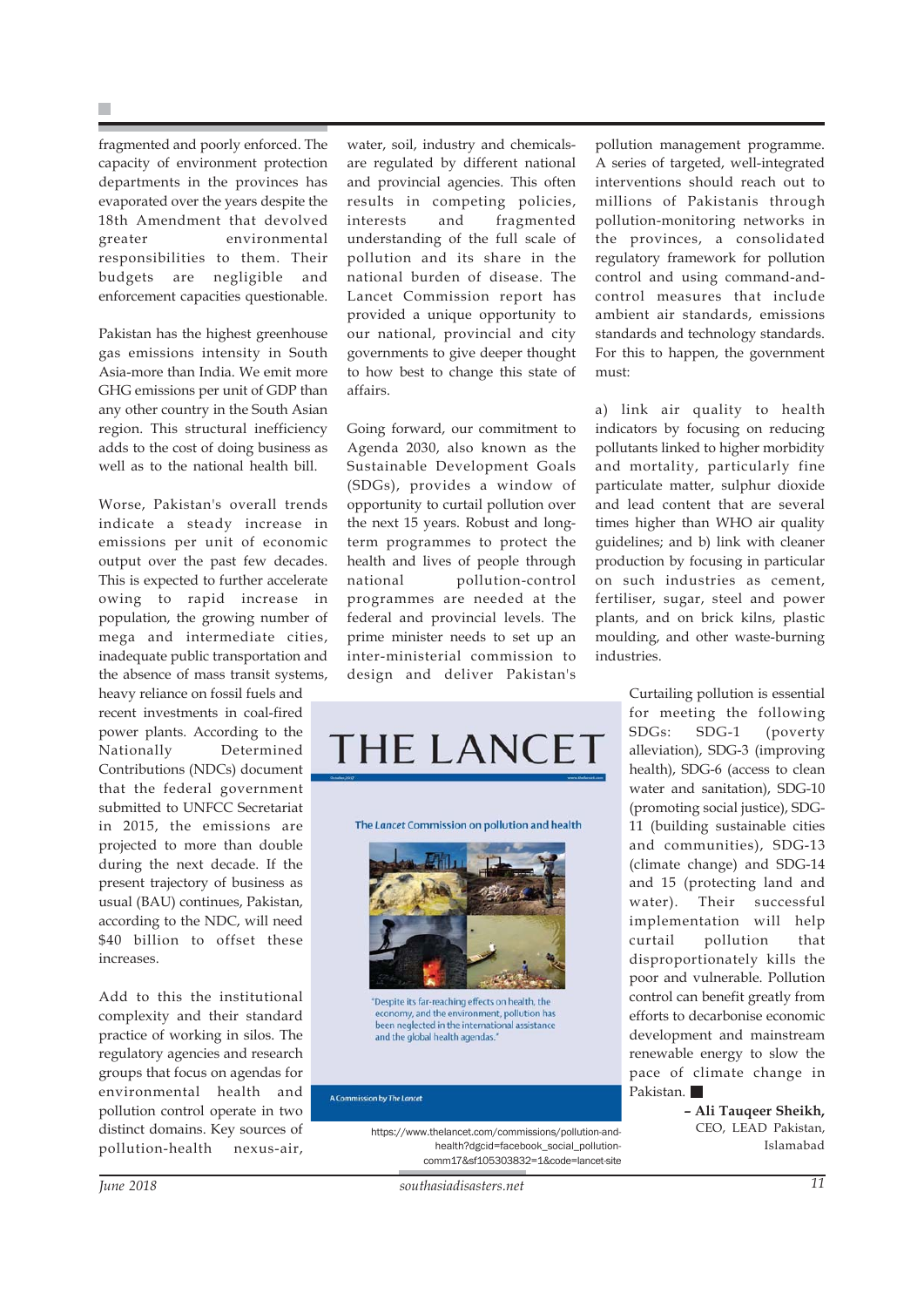#### INSURANCE AND RISK TRANSFER

### Flood Insurance in the Climate Change Era: Can Science and Technology help Women get a Better Deal?

 $\mathrm{A}_{\mathrm{unpredicted}}$  and climate across the planet, agriculture is facing new and complex challenges – but also potentially game-changing technological solutions. And alongside these sweeping changes, agriculture is adjusting to new social realities, particularly changes to the roles of women.

Women are playing increasingly active, decision-making roles in many aspects of crop production. More and more of this is reflected in a transition from farm labourer to farm manager, as men migrate to urban centres in search of paid employment. Yet despite these changing roles, women remain among the most vulnerable to climate shocks such as flood events.

Floods do not affect local people equally. Floods in Bangladesh lead to more casualties than floods in the US, for example. This is because vulnerability to climatic extremes is rooted in social factors as much as in biophysical risks. Even within the same community, marginalised groups and women are often more exposed and vulnerable to climate extremes. Marginalised groups are also often poor – poverty being only a proximate cause of vulnerability. Addressing vulnerability requires tackling its structural causes – the political economic structures and social and gender norms that systematically exclude some social groups from access to information, public services and infrastructure, and ultimately from decisionmaking arenas.

Agriculture focused weather insurance schemes have emerged as a promising tool to protect farmers Change, Agriculture and Food Security (CCAFS)<sup>1</sup>, WLE and IWMI<sup>2</sup>



*A woman in Bangladesh walks to the farm.*

have been exploring how indexbased flood insurance in particular could enhance climate resilience while addressing gender and social inequalities for rural farmers in India and Bangladesh.

The research team has been using remote sensing to improve the accuracy and efficiency of agriculture focused, index-based insurance schemes by estimating flooded areas and crop losses through digital mapping. Through their research, and a pilot scheme in India, the WLE and CCAFS team have prioritized the development of rapid, effective pay-out schemes for low-income, flood-prone communities. The aim is to improve both the access to insurance and to the benefits that women, as well as men, farmers receive from them. Overall, the goal, as detailed in this project video $3$ , is to work to ensure that farmers, whether women or men, have a more secure future through climate smart agriculture.

This approach speeds up the process of loss assessment and compensation

payment. This helps the most vulnerable farmers - often women move on more quickly from a destructive flood event and secure their livelihoods and food security.

Being able to focus on a specific, individual farm however may not be without its challenges. For example, critics of flood insurance approaches elsewhere say that taking an individualist, risk sensitive, market based approach where a person's payments are proportional to their level of risk could come at the expense of fairness and social justice. A more solidaristic, riskinsensitive approach in which people who are at less risk contribute to supporting those at higher risk may be preferable. So weather index-based flood insurance scheme initiatives may need to find a careful balance between offering accurate pay-outs and placing high premiums on 'high risk' areas.

Still more needs to be done if flood insurance schemes, including those that are index-based, are to make significant inroads into addressing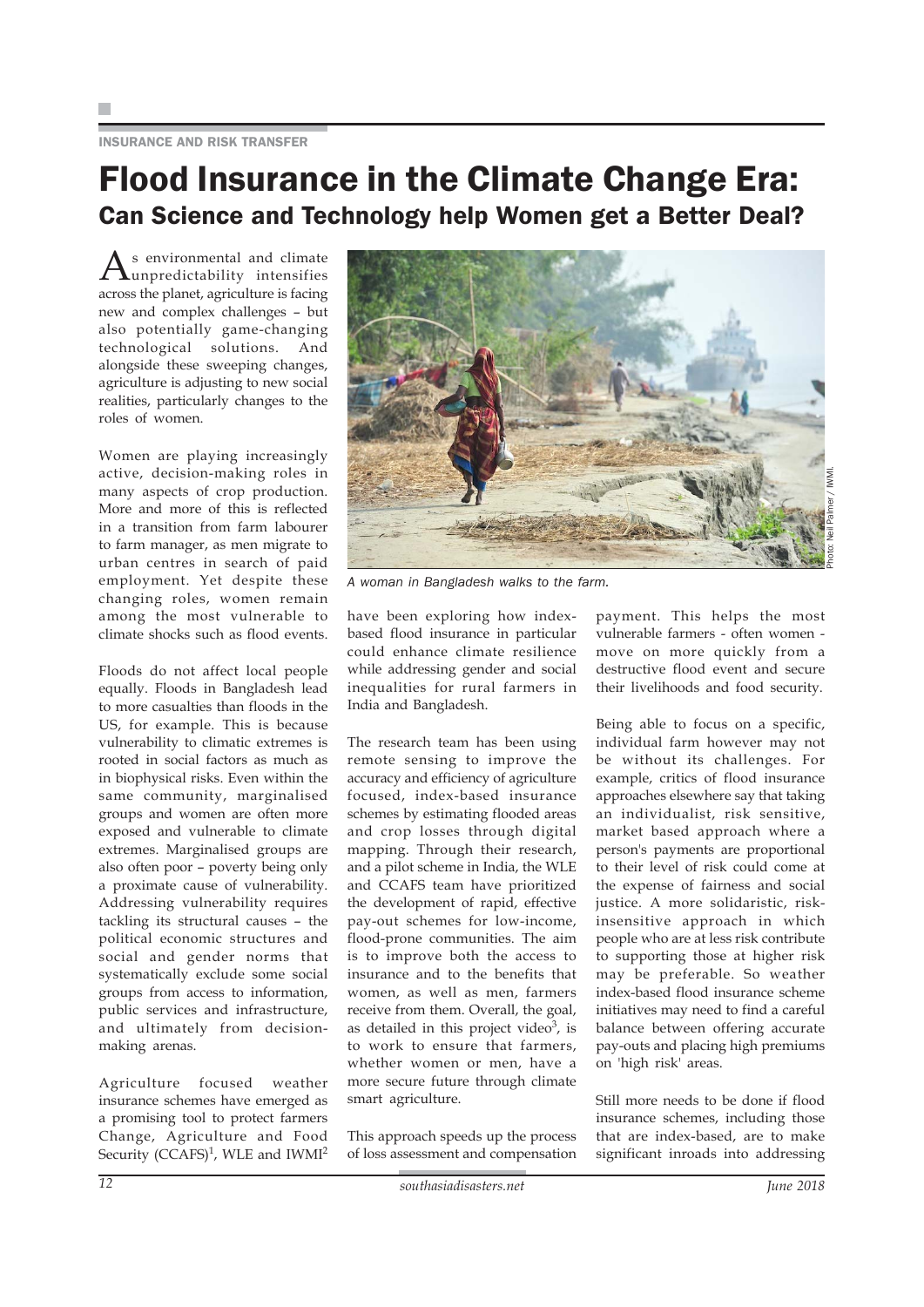the needs of rural women and marginalised tenant farmers by enhancing their resilience to climate change.

#### **So what more could be done by those involved in offering agriculture-focused insurance?**

WLE, IWMI and CCAFS, as detailed in a recently published Technical Brief<sup>4</sup>, have identified a number of recommendations that could help the most vulnerable benefit from these risk mitigation tools. It requires adopting an affirmative approach to reach the most vulnerable, and investing additional resources and efforts to make sure insurance schemes reach women and tenant farmers. It can include designing specific information dissemination tools such as short videos or radio programs, that are accessible to those with low levels of literacy. These need to provide them with adequate information on insurance options and on the payout conditions and process. It can also require specific capacity building activities for women and the most vulnerable to ensure they are able to make use of the information on insurance schemes.



*Bihari women.*

A recent study<sup>5</sup> conducted in Bangladesh revealed that improving women's financial literacy would encourage them to invest in insurance. It indicates that women farmers currently lack trust in insurance institutions. Efforts to reach out to women, and to tenant farmers who do not own legal land titles, can be enhanced by relying on existing, inclusive, grassroots organisations and networks. For example, youth clubs, self–help groups or cooperatives could work as intermediary organisations between insurance companies and farmers.

Photo: Neil Palmer / IWMI. Palmer / IWMI hoto: Neil

*A young man in Bangladesh has to find fodder for his cattle from a distant source. Because of the recent flood his home is underwater and he is risking his life to preserve his cattle. Shahriar Islam, AusAID.*

So what's happening in Bihar, India, since the index based flood insurance pilot project began roll-out in 2015? Well, it's anticipated that the first pay-outs will be paid this month to farmers who have been impacted by a destructive flood.

And, following positive responses<sup>6</sup> to the pilot scheme from farmers and others involved, there are now plans to significantly expand the pilot in a second phase. In pursuit of that the team are now in discussions with the national government to bring the benefits of this new approach to many more farmers and link to India's Prime Minister Crop Insurance Scheme (PMFBY)<sup>7</sup>. Scaling up this initiative could increase the resilience of smallholders and contribute to the sustainability of agri-food systems in the future.

#### **– Dr. Anand Bijeta,**

National Consultant, Index–based Flood Insurance (IBFI), New Delhi, India

- 2 http://www.iwmi.cgiar.org/
- 3 https://www.youtube.com/ watch?v=OcdEsbF3RFY
- 4 https://wle.cgiar.org/reducingvulnerability-among-smallholderfarmers-through-index-based-floodinsurance-india-equity
- 5 https://www.sciencedirect.com/ science/article/pii/ S0959378016300310
- 6 http://news.trust.org/item/ 20171024125132-nj0jw/
- 7 http://agri-insurance.gov.in/

<sup>1</sup> https://ccafs.cgiar.org/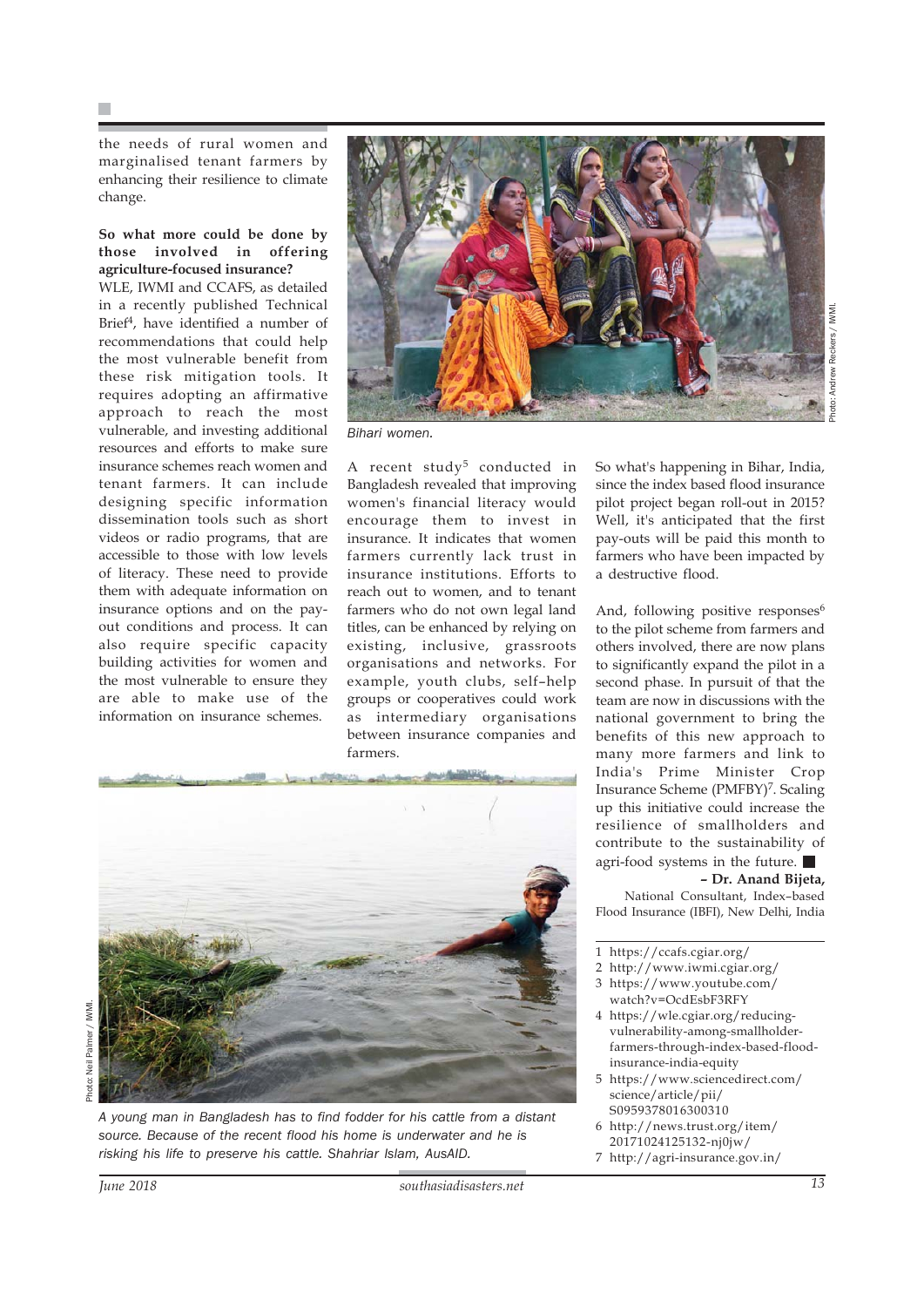ASIA MINISTERIAL CONFERENCE ON DISASTER RISK REDUCTION 2018 AGENDA

### Disasters and Decision Making

Humanitarian decision making in Asia is fraught with big gaps that have great implications on how disaster risk reduction (DRR) shapes up in Asia through the next decade.

Drawing from the work done by the All India Disaster Mitigation Institute (AIDMI) in India and South Asia, the following list of actions is presented below that should be heeded by the people implementing the Asia Regional Plan:

**1. Use of Geospatial technology in Disaster Risk Reduction (DRR)** The national workshop on Early Warning Systems and Community Resilience on Floods with Focus on Regional Cooperation and Institutional Coordination at Jawharlal Nehru University (JNU) in Delhi in April 2018, indicated the urgent use of geospatial technology including use of South Asia satellite launched by India for resilience building activities in South Asia.

#### **2. Scoping of Blockchain**

A Blockchain is a public, permanent, append only distributed ledger. In other words a Blockchain is a mathematical structure of storing data in a way that is nearly impossible to fake. Blackchain is a reality. The time has come to better understand what is Blockchain, what it means in humanitarian action, and why it matters to Asia more than Africa or Europe? The May 2018 discussion at IIT Mumbai on Climate Change, Uncertainty and Transformation organised by Institute of Development Studies (IDS), and IIT,

Mumbai, suggested transformation as a way ahead. The transformative potential of blockchain for resilience building can be explored by the decision makers.

#### **3. Leveraging GMO for risk reduction in Asia**

GMOs-genetically modified organisms- have been a source of controversies in Asia. However, what is not known is their impact on preparedness and recovery. The challenge is especially overwhelming as a new wave of gene-edited crops are by-passing the authorities and will soon be in stores in disaster hotspots. The meeting on State of Housing in the Emerging Urban India in Mumbai in March 2018 did not discuss GMO or disasters per se but did, indeed, indicate how settlements are changing and how rural (and urban) settlements will



transform as agriculture changes due to corporationalisation, financial markets, and GMO technology. Asia has taken a lead with use of geospatial technology use in DRR with UNESCAP and Japan, China, India and Europe. But it has yet to move ahead into day-to-day and direction related decision making, it has yet to move into technological and entrepreneurial stimulation.

#### **4. Artificial Intelligence (AI)**

Artificial Intelligence and Machine Learning have exploded onto many Asian markets to become the next big thing in the technology space. India, Japan and China are making a lot of progress in these areas. It is now time to explore the potential of AI for disaster related decision making. Evolution of new technologies in this direction can pave the way for achieving the outcomes of the Sendai Framework in Asia more effectively.

The above mentioned areasgeospatial technologies, black chain, GMO, and AI-cannot have same patterns of decision making: nor the same decision makers. Humanitarian action in Asia is perhaps too busy with immediate and operational decision making challenges and the time has come to look up and beyond to see what is coming and what humanitarian action must address now in Asia to avoid the uncertainties in future.

It is important to look at where Asia is placing the next step. It is also important to know where Asia is going.  $\blacksquare$ 

**—AIDMI Team**

*14 southasiadisasters.net June 2018*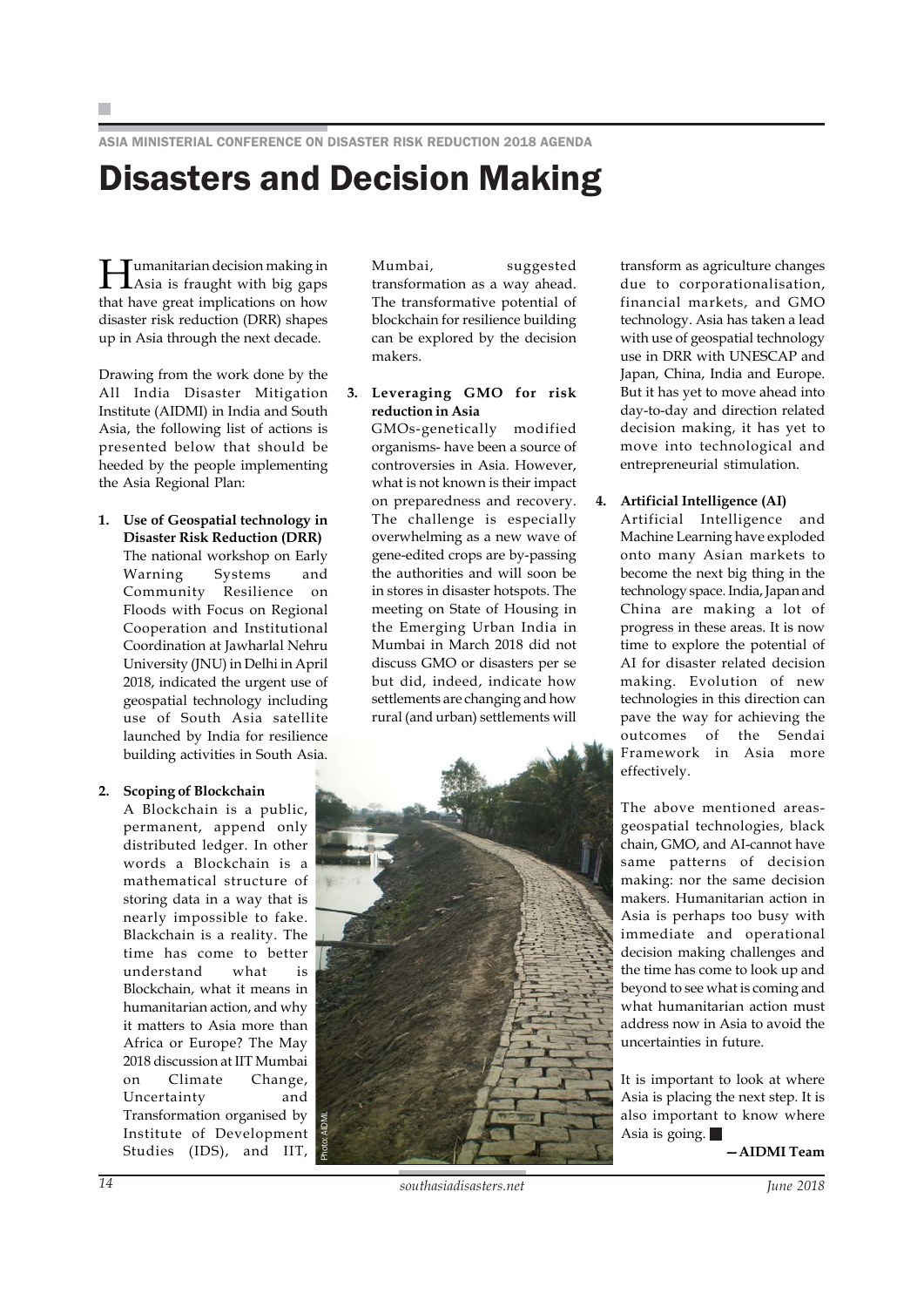TRANSFORMATIVE RECOVERY

### Reconstruction as Transformation



Change as a verb Post-disaster reconstruction policies and programmes focus on change as an opportunity and a necessity. The experience of recent losses is expected to motivate households, communities, technical professionals and governments to devise and adopt better practices. Constructing a new is expected to be an opportunity to incorporate hazard resistant measures. Disasters are expected to generate political momentum for institutional change.

Many of us involved in disaster risk management see unprecedented opportunities to advocate for and to operationalise agendas of risk reduction. Advocacy tends to focus on change as a noun; a changed end state. Operationalisation describes change as a verb, requiring consideration of the actions and actors involved. Unfortunately, most

of the policies, plans, advice and opinions informing reconstruction could best be described as advocacy rather than operationalisation or realisation. They are more concerned with change as a result rather than a process.

#### What should change or what could change?

Our discourse of reconstruction is dominated by language of what **should** happen, what **should** change. The discourse is aspirational, idealistic and perhaps not as useful as we think. The expectations that change is necessary are insufficiently informed by analysis of the assumptions made, the risks to overcome, the sequence of actions, how to prioritise, the capacities available or needed. With so little emphasis on the means of change, we tend to stay in the realm of the **'should'** rather than **'could'.** For

many technical professionals the unequivocal domain of **'what should happen'** is more comfortable than the messy, compromised domain of operationalisation, of **'what could happen',** for example: 'how to build perfect new construction' is far more comfortable and reputational riskaverse than 'how to improve substandard existing buildings'.

After a major disaster there are demands that building codes should be reviewed and revised. How will a code review process that normally takes several years accelerate enough to provide decisions in time for reconstruction? Codes require technical and political consensus building processes. Engineering questions may be the most straightforward. Mechanisms to address issues such as diverging opinions, economics and affordability, the implications of late